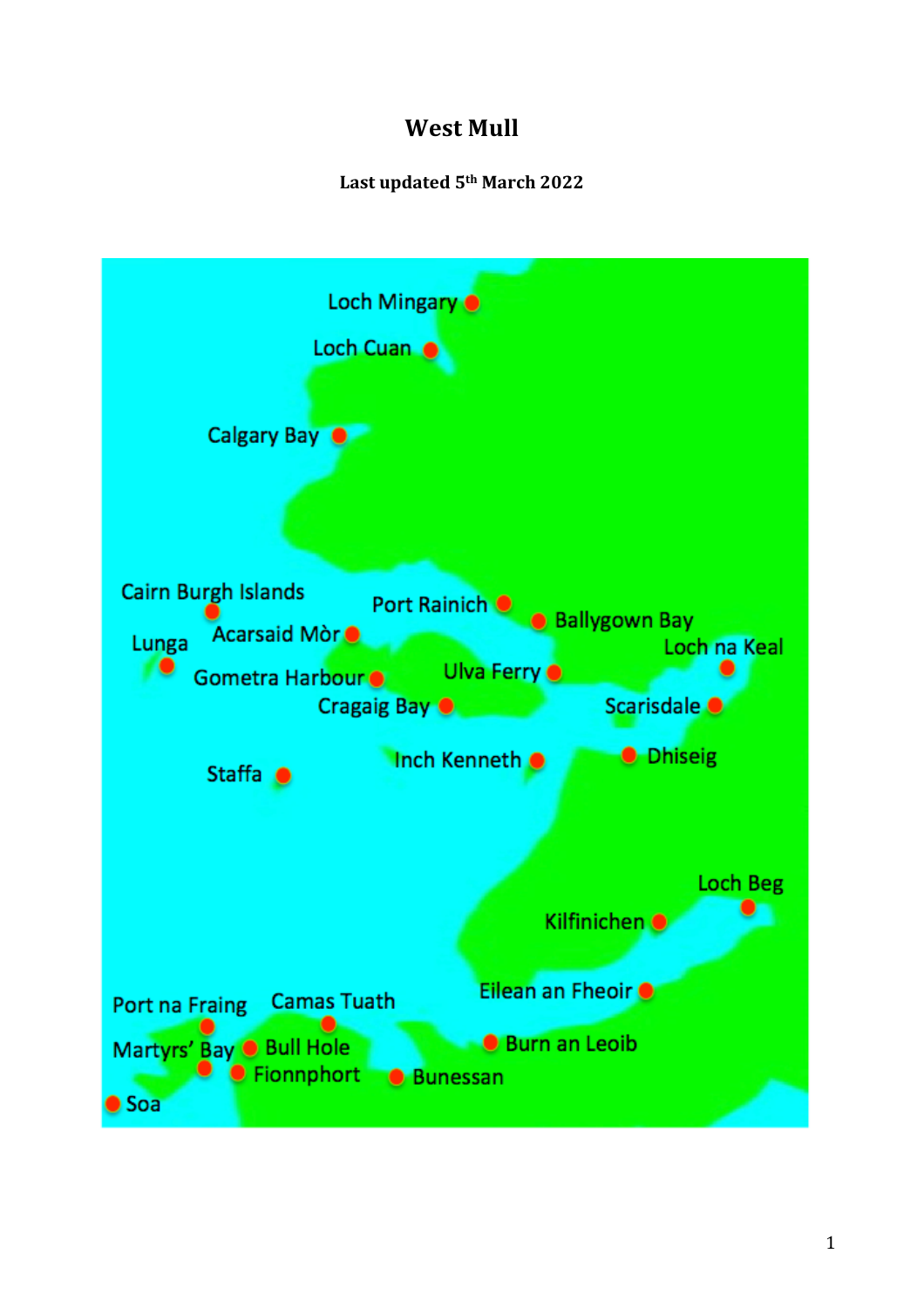Dramatic has got to be the best adjective to describe the west coast of Mull along with the nearby islands of Staffa, Iona, Ulva, Gometra, and the Treshnish, with Col and Tiree a bit further away. Volcanic would be another adjective that comes to mind, hence the strange, distorted but such recognisable shapes as Staffa and the Dutchman's cap.

As ever there is a range of anchorages from the completely safe such as Ulva Ferry to the somewhat dodgy such as Lunga, to the definitely don't stay there long at Staffa. Out here you are more exposed than in many other parts of the Inner Hebrides, but there are always snug anchorages to run to.

# **Acarsaid Mòr (Gometra) (big harbour)**

This northern harbour on Gometra has the same things to see and do as Gometra harbour below, just in the reverse direction.

# **Ballygown Bay**

This is not in the Sailing Directions, and I have not anchored here, but it looks doable. Why bother? To try out the Ballygown Restaurant<sup>1</sup> which has had good write-ups, but I have not been there (ph 01688 500113). Bring your own bottle. More reports please! But is it even still open?

# **The Bull Hole**

I must confess that for decades I only ever anchored here for overnight stays when visiting Iona. I had never got off the boat until 2017. A mistake. Inflate the dinghy and head for the ruined stone pier with a lovely small sandy beach behind it. Then take in the now more-orless but maybe not quite abandoned Tòr Mòr quarry which was busy-busy in the 19th century. The pink granite was used for the Holborn Viaduct in London and the Liverpool Docks, as well as for the local Stevenson lighthouses. There are still huge blocks of stone piled in giant heaps, along with abandoned and rusting machinery, and a trio of restored cottages. Walk on along the Land Rover track through the quarry to Fionnphort (for stores maybe, and the brilliant Ninth Wave restaurant<sup>2</sup>). Stop at the viewpoint above the quarry to admire the scenery. Then head back along the rather vague and twisty coastal track.

# **Bun an Leoib**

This is a handy and quiet anchorage in southerly winds if you don't fancy Bunessan which on the whole has not got a lot to offer. Great view too, to the north and northwest. Up on a small promontory on the east side of the bay, you will find very obvious signs of some sort of defensive structure — Dun na Muirgheidh<sup>3</sup>. It is a fine viewpoint, not surprisingly as

<sup>2</sup> https://www.ninthwaverestaurant.co.uk/

<sup>1</sup> https://www.myvegantown.org.uk/listing/ballygown-restaurant

<sup>3</sup> https://canmore.org.uk/site/22003/mull-dun-na-muirgheidh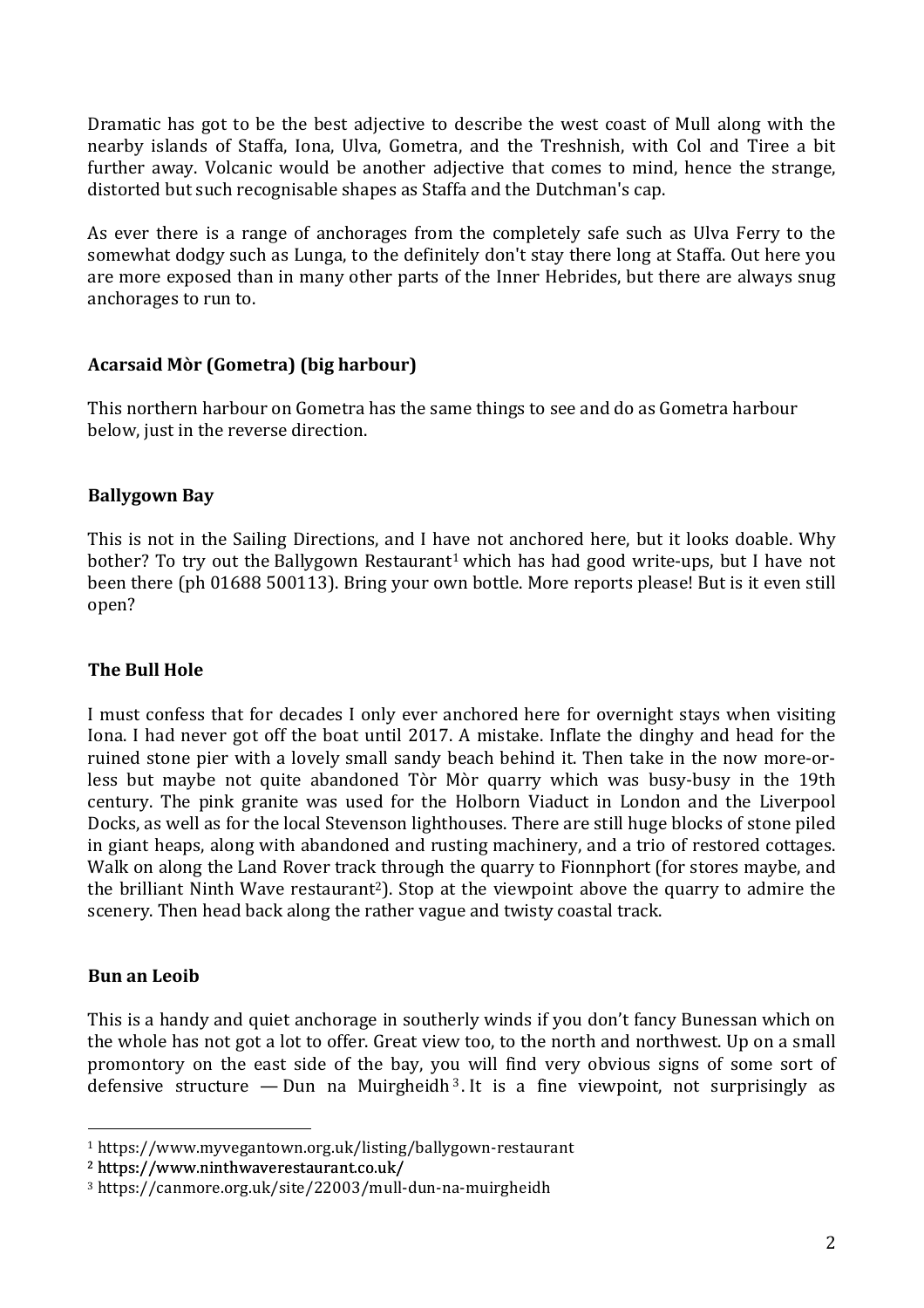presumably the fort was built here hundreds of years ago to spot enemies coming over the horizon, whoever they might have been.

#### **Bunessan**

This is of course a dead easy anchorage to get into and there is loads of space, definitely a refuge on a bad day. But watch out, there are a surprisingly large number of fishing boats using the pier, so show a riding light at night. It is a 15-minute walk into the village of Bunessan4 but I fear it does not seem to have a lot going for it. Undistinguished houses, a not very special church, a shop, and the Argyll Arms Hotel<sup>5</sup> which has a spectacularly awful flatroof extension. But the hotel does harbour a restaurant (ph 01681 700240), a bar with fairly standard bar suppers, and real ale I believe. The Blackbird Bistro is getting great reviews, and a local friend rates it highly, so I must visit (ph 01681 700454) — but it may be closed now.

The Ross of Mull Historical Centre — Tigh na Rois — was opened in 20096. It is small, and mostly devoted to genealogy, staffed by very enthusiastic local ladies. The village was originally established as a fishing station in the late 18th century, like Tobermory, but it was unsuccessful.

You could walk along the road to the Ardalanish weavers<sup>7</sup> from here, as easily as from the Rubh' Ardalanish anchorage —about the same distance, and you are less likely to get lost.

#### **Calgary Bay**

It's a shame this anchorage is right in the face of the prevailing wind, with quite a lot of swell too. Not only is there a fabulous beach, albeit quite touristy, and an ancient walled burial ground — Cladh Mhuire — behind it, but there is something else worth a detour just up the hill. The combination of café, an always interesting art gallery, and a short woodland walk with sculptures which seem to vary from time to time, and are mostly made with dead wood from the local trees. Here and there are all sorts of little artistic touches, charming and interesting. So, from the northeast corner of the bay, walk up the track past some of the sculptures towards the Calgary Farmhouse<sup>8</sup> (definitely do not take the road). It is a lovely place to wander around, look at their art gallery, and have lunch in the café. Although much of the business was up for sale in 2021, the owners are hanging on to the art gallery and the sculpture trail, so not all is lost.

The remains of ruined cottages and an old pier can be seen on the north side of the bay, yet another reminder of the Highland Clearances. Although migrants no doubt left from here for the New World, the modern city of Calgary in Canada was not directly named after Calgary Bay. A Colonel Macleod from Skye, Commissioner of the Northwest Mounted Police, once stayed here on holiday. In 1876 he named one of his forts Calgary, a name which was retained when the city arose later in the same place.

<sup>4</sup> https://www.undiscoveredscotland.co.uk/mull/bunessan/index.html

<sup>5</sup> https://isleofmull.co.uk/

<sup>6</sup> https://romhc.org.uk/

<sup>7</sup> https://ardalanish.com/

<sup>8</sup> https://www.calgary.co.uk/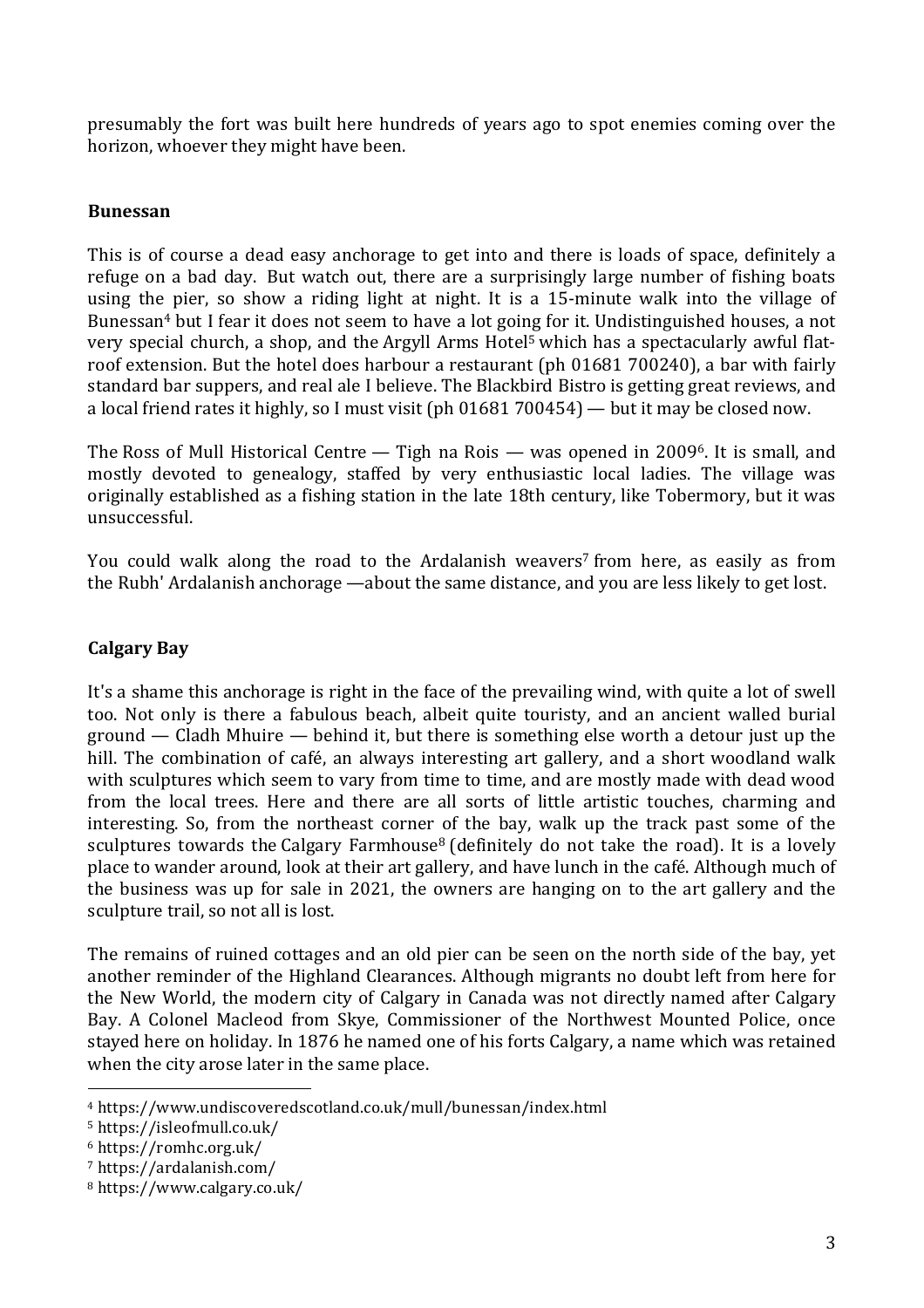#### **Camas Tuath**

No beach here, just **a** rather scenic inlet<sup>9</sup> with a view, an alternative to Bunessan in southerly winds. It is in fact rather interesting because the quarry<sup>10</sup> to port as you come in is where Alan Stevenson got the stones for his lighthouses on Ardnamurchan and Skerryvore. Imagine in the mid-19th century blasting the rocks out of here, hauling them down the hill (the remains of the slipway and marks of the rails are still there), getting them on to boats from the pier (which had to be built), and then out to sea. The ruined house by the pier must date from the same period. In passing, the granite walls in the quarry look pretty good for rock climbing bring ropes and climbing shoes.

The well-restored and maintained buildings to starboard, originally built for the quarriers, and powered it seems by a windmill and solar panels, belong to the Iona Community<sup>11</sup>. It provides outdoor activities for young people, and groups can self-cater in the winter. Their mission statement is "Together, we seek to enable growth in love, respect and awareness of ourselves, each other, God and the Environment". You have been alerted

#### **Cairn Burgh Islands**

Not an anchorage for the faint hearted, but with Antares Charts there is no problem, provided you watch the tides rushing through between Cairn na Burgh Mòr (rock of the big fort) and Cairn na Burgh Beg (rock of the wee fort). Best for a picnic stop on a hot day. The extraordinary thing about these very small and long-uninhabited islands is that you will find the remains of a 16th century ruined castle<sup>12</sup> and an 18th century barracks on top of the biggest, and the remains of fortifications on the smallest (the first fortifications were probably 13th century). The castle was garrisoned at least until the 18th century. And check out the ruined, probably 15th century chapel. All are now crumbling away, invaded by nettles and wild flowers. How crazy is all of that, given the difficulties of access and indeed of growing food (somewhere there must be a well for water)? But maybe not so crazy if you are defending yourself. There are loads of seals around the anchorage, and loads of wild flowers too (sea campion etc.) but not much in the way of nesting seabirds I think.

#### **Cragaig Bay**

The Cragaig Bay anchorage on Ulva<sup>13</sup> has lots of interest. Behind the cottage there are a couple of not very distinguished standing stones. But walk east past the cottage along a Land Rover track, and then fork west back up the hill to take a high-level track westwards. There are spectacular views across the bay to the cliffs of Mull, Iona and the Treshnish Islands. All around you will stumble on the remains of derelict cottages hidden in the bracken — the population were turfed out in the 19th century. After a while, there is a graveyard down

<sup>9</sup> https://en.wikipedia.org/wiki/Camas\_Tuath

<sup>10</sup> https://canmore.org.uk/site/21756/mull-camas-tuath

<sup>11</sup> https://iona.org.uk/island-centres/camas-the-outdoor-centre-with-a-difference/

<sup>12</sup> http://portal.historicenvironment.scot/designation/SM12954

<sup>13</sup> https://en.wikipedia.org/wiki/Ulva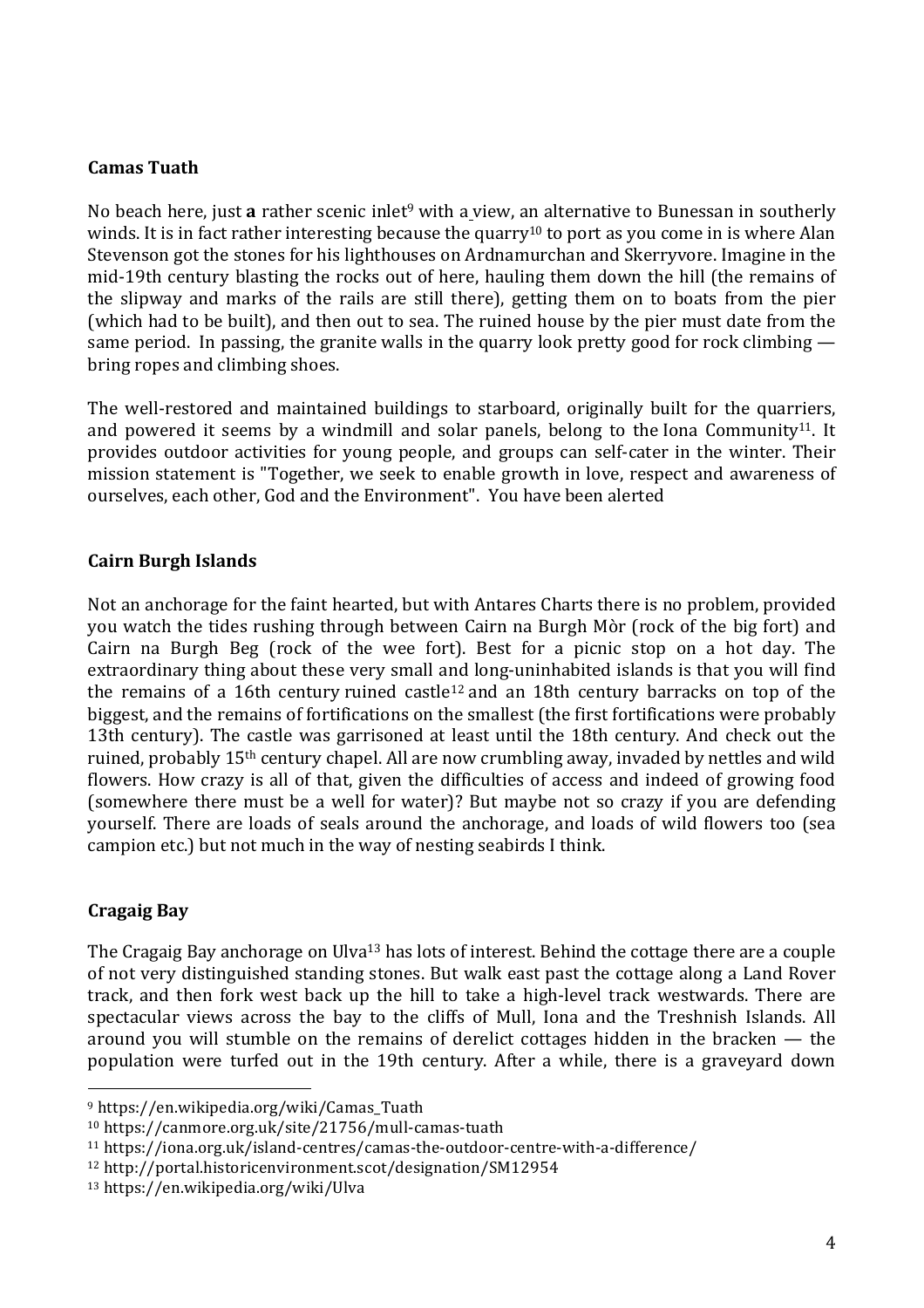nearer the shore — Cill Mhic Eoghainn<sup>14</sup>. This is very ruined and I guess in fifty years will be a complete wreck, overgrown with bracken, and forgotten. Sad when MacQuarries15 from far afield return to search out their ancestors who left this lovely island, starving and looking for a better life elsewhere. Lachlan MacQuarrie became the first Governor of New South Wales in 1810, and is now regarded as the father of Australia.

If you follow the Land Rover track, but east from the bay, look for the remains of an old watermill. After a short distance the track follows the edge of a narrow inlet with evidence of old harbour walls and at the head of the inlet the track crosses a small burn. At this point the millhouse is off the track to the left, a few metres. There is still an old millstone in the ruined building.

Back on the boat you can take your dinghy and explore the small islands to the west of the anchorage where there are some tiny sandy beaches, grand for a fine summer's day. Or, paying serious attention to the Antares charts, take your yacht in amongst them to find a good anchorage.

# **Dhiseig**

Not a lot here although I suppose you could walk up the track<sup>16</sup> to the top of Ben More — 966m or 3169 ft, so a Munro. But it would take you most of the day and it is a bit of a slog up this side of the mountain. The beach by the anchorage is stony, there are a couple of burns bubbling their way under stone bridges, but that is about it. However, the views from the anchorage are spectacular, so probably best as a lunch stop on a nice day. The small road along the coast does not intrude too much, although I suppose it might at the height of the tourist season.

# **Eilean an Fheoir (Sgeir Alltachd)**

Not a lot to this anchorage. Too near the 'main' road, and nothing very obvious to do ashore. But the views north to Ben More are pretty good

# **Fionnphort**

When anchoring off Fionnphort<sup>17</sup> you have to keep out of the way of the ferry, and the tourist hoards heading for Iona. Indeed, there can be an astonishing number of coaches lined up by the ferry, disgorging tourists to Iona, 140 000 a year it is said. However, if you do anchor, there are some rather good things to do (the alternative is anchor in the Bull Hole and walk over to Fionnphort).

<sup>14</sup> https://canmore.org.uk/site/21781/ulva-cille-mhic-eoghainn

<sup>15</sup> https://en.wikipedia.org/wiki/Clan\_MacQuarrie

<sup>16</sup> https://www.walkhighlands.co.uk/mull/ben-more-mull.shtml

<sup>17</sup> https://www.undiscoveredscotland.co.uk/mull/fionnphort/index.html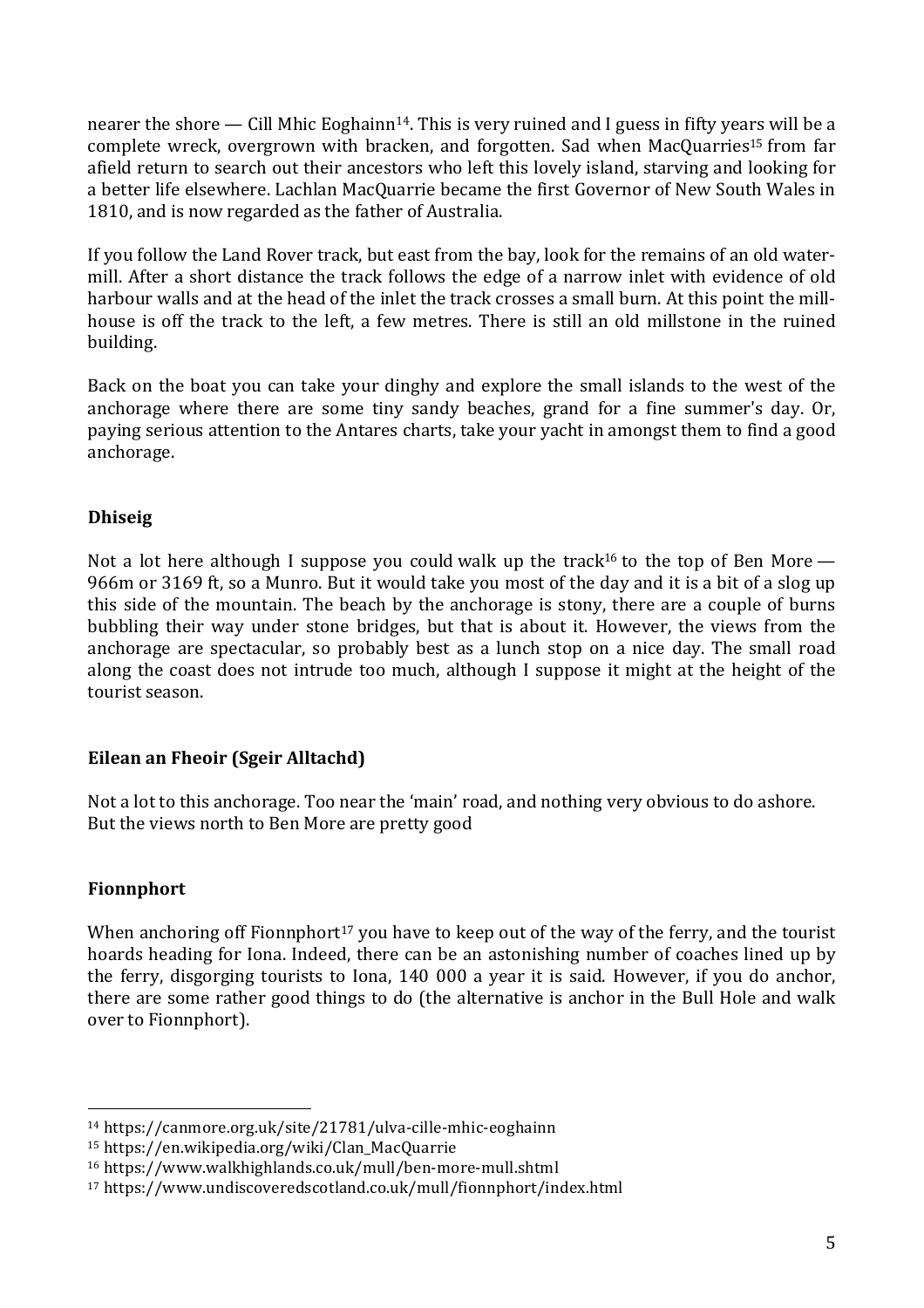The village shop has a giftie sort of a place attached to it, and attached to that is a remarkably good little bookshop, at least for books about Scotland and in particular the West Coast. Second, across on the beach you will find a huge granite boulder with a most impressive split through it, apparently made by local quarrymen in 1870, before the Duke of Argyll stopped them when he realised that the rock was of geological interest. And of course the typicallyfor-these-parts pink granite rocks are all around.

And finally, if you walk a few minutes up the hill out of the village, you will come to a small road to the left leading to a small and rather swish restaurant which opened in 2009 in a converted bothy — the Ninth Wave Restaurant<sup>18</sup>, where "luxury meets sustainability" (ph 01681 700757). A few years later it won the Highlands and Islands Restaurant of the year award, then into the Good Food Guide. Impressive. Unfortunately children under 12 are not allowed (something to do with our crazed licensing laws). Jonny Lamont does the fishing during the day and serves the wine in the evening, while his Canadian wife Carla cooks (and has written a book about how they got to be where they are<sup>19</sup>). Sounds great, and absolutely is great. Only 16 covers, ever so friendly, no rush, relaxed, brilliant cooking. Surely heading for a Michelin star.

#### **Gometra Harbour**

This is a popular bolthole if you are on passage around the west side of Mull, or having a rough time out at the Treshnish Islands. It certainly gets loads of boats, but there is loads of room. There are two anchorages on Gometra<sup>20</sup>, an island which is connected to Ulva by a causeway and bridge — Gometra harbour here in the south, and Acarsaid Mòr in the north, so good in all winds. You can walk between them along a farm track which makes a very pleasant stroll with stunning views from Mull to Iona to the Treshnish Islands to Coll. There is a smashing little beach at the head of the first bay west of Gometra Harbour (if you can ignore the plastic litter). Before that there is an increasingly unkempt burial ground just up from the anchorage — Bail' A'Chlaidh<sup>21</sup>, in which are buried three unidentified men of the British Merchant Navy from the second world war. There are several abandoned cottages on the hill near by. The first roofed cottage on the track is now I believe a small shop (can that really be true), and then comes Jane Anne's Bothy which apparently can be rented.

Gometra House is 18th century and seems to command a well-organised farm with a lot of sheep, and signposts to direct you around. They are tipped with light blue which makes one wonder if the owner of the island is a Cambridge man, but no — he went to Bristol university. Roc Sandford bought the island in 1992 and lives in the house which has no central heating, no electricity, and no hot water<sup>22</sup>. You get the idea from his very informative website which I can no longer locate: *"We have no reasonable access to a doctor or teacher, no reliable internet, mobile or land line, no cars or public transport, and we are off-grid. There is no working washing machine on the island. We usually have cold running water (though there are spells*

<sup>18</sup> https://www.ninthwaverestaurant.co.uk/

<sup>&</sup>lt;sup>19</sup> The Ninth Wave. Love and Food on the Isle of Mull. Birlinn. Edinburgh. 2014

<sup>20</sup> https://en.wikipedia.org/wiki/Gometra

<sup>21</sup> https://canmore.org.uk/site/21821/gometra-bail-a-chlaidh

<sup>22</sup> https://www.msn.com/en-gb/news/uknews/off-the-grid-millionaire-father-reveals-he-lives-in-aderelict-house/ar-BB1gPhNt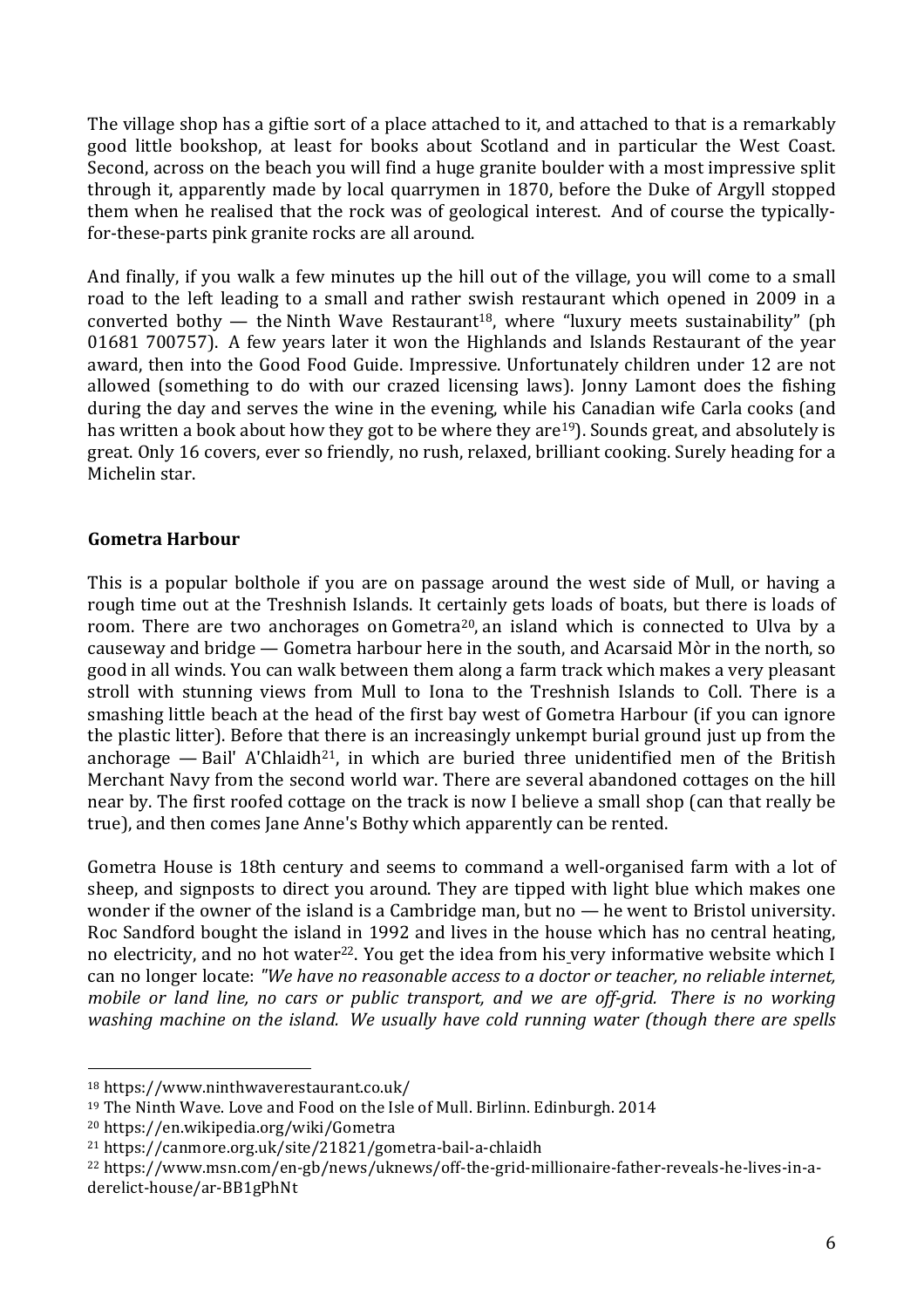*when the springs dry and water must be collected from the burns and boiled) and we often have hot or at least warm water"*. In other words he lives 'off grid'.

Apparently grain was once grown here for the monastery on Iona. Now the resident population of the whole island is I understand only two, which is perhaps not too surprising given the difficulty getting supplies from the mainland to Mull to Ulva to Gometra.

#### **Inch Kenneth**

One medieval chapel and one strange house<sup>23</sup>. And very quiet  $-$  is there anyone at home? Even in the late 18th century Samuel Johnson found *"its only inhabitants were Sir Allan Maclean and two young ladies, his daughters, with their servants"24*. Now there is nobody, at least not all round the year. The anchorage seems quite far out from the shore but is pretty good, even I should imagine in rough weather. There is a very extensive foreshore with loads of pools and patches of sand, ideal for children, and for the grown-ups too with great views of the awesome Mull cliffs, particularly in the evening light.

The 13th century and long-ruined chapel<sup>25</sup> is perhaps over-restored with rather crude pointing but there is quite a lot of it to admire along with the Iona graveslabs, and a graveyard to reflect in as you gaze at the view of the cliffs on Mull.

Inch Kenneth House<sup>26</sup> is famous as having been the home, from 1938, of the Mitford family with their Nazi and Fascist connections (it is even rumoured that Hitler once visited here). There is a wonderful filmed interview <sup>27</sup> with Deborah, the youngest Mitford sister, reminiscing about their times in the house. They sold it in 1967 to Yvonne Barlow, an artist, and her late husband, who in 2011 said she wanted to open the house to the public. She actually lives in London so I imagine the house is unoccupied for most of the year. Recently she passed it on to her children. Apparently it still contains some Nazi memorabilia. The house is moderately ugly, a strange battlemented confection originally built in the 1830s and then much altered in the 1930s, rather dull. The flattish roof is designed to collect rainwater (and is no doubt subject to leaks). In 2017 there were some signs of life, a windmill had appeared, and a distant person. Something is stirring.

The island's name is derived from 'innis' (island) and ('St Cainneach', the Irish saint), another of St Columba's mates.

<sup>23</sup> https://en.wikipedia.org/wiki/Inch\_Kenneth

<sup>24</sup> A Journey to the Western Islands of Scotland'. Samuel Johnson, 1775, Ed RW Chapman, Oxford University Press, 1970. A real classic, and full of interest about the people, posh and not so posh, and on the nature of the Scottish as seen from the viewpoint of a Londoner in his 60s.

<sup>25</sup> http://www.mull-historical-society.co.uk/churches/churches-2/inch-kenneth/

<sup>26</sup> https://www.isle-of-mull.net/locations/islands-around-mull/inch-kenneth/

<sup>27</sup> https://vimeo.com/14940958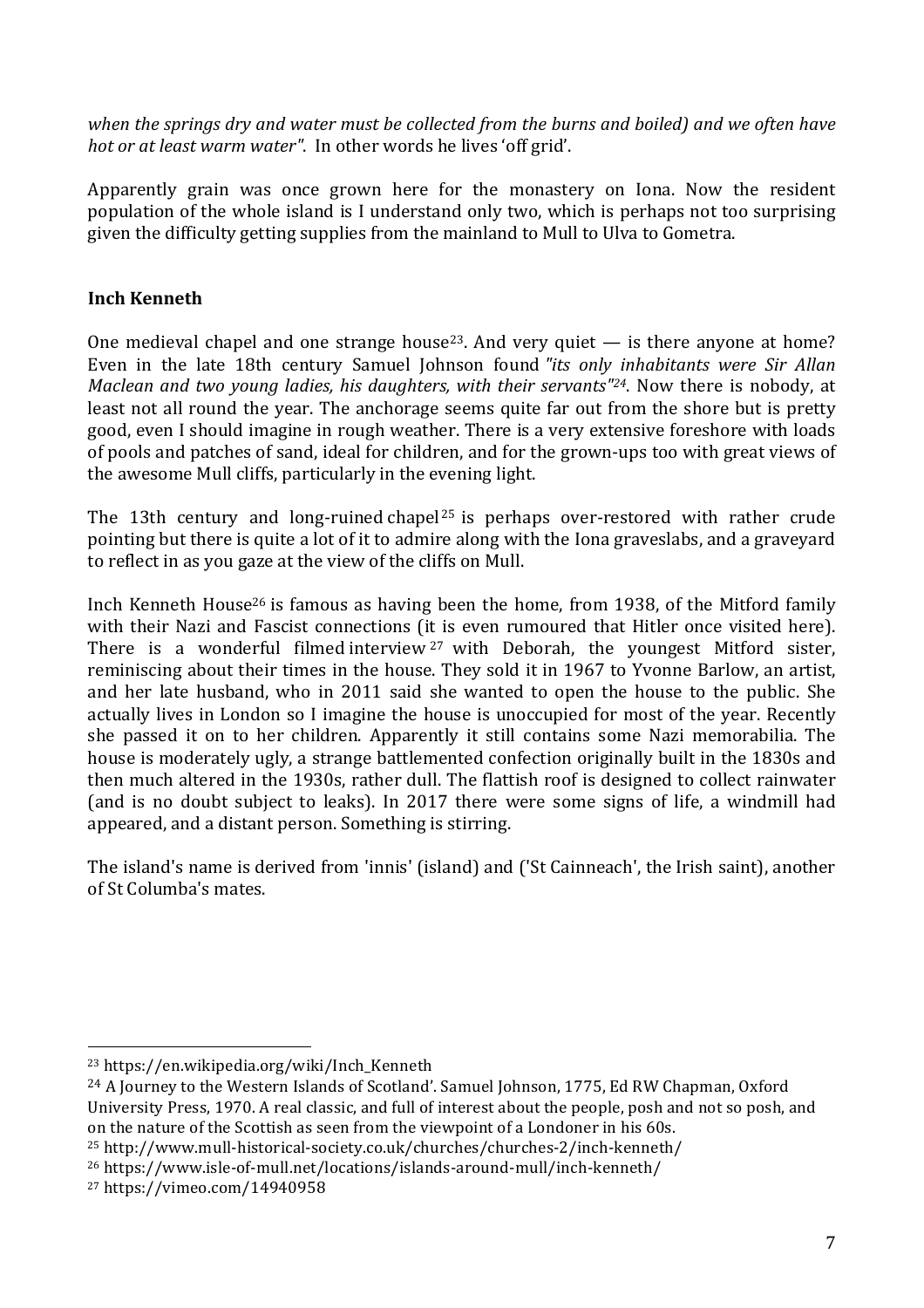# **Kilfinichen**

You won't find many boats sailing up and down Loch Scridain, partly because you need a northerly or southerly wind to do it comfortably, and partly because it is quite a long way in — and out again. But for the idle cruising man it has charm, scenery and solitude, and a few nice anchorages where there will be no other boats. Also for those that have read 'Tea with Chrissie<sup>'28</sup>, the north shore is where it all happened (the very last cottage to the west which you see on the way in is where she lived).

You can anchor in Kilfinichen Bay itself or east of the point which is maybe nearer to the shore and to an old pontoon (the estate manager told me there was an unmarked rock there but I neither saw it nor hit it). The Kilfinichen estate<sup>29</sup> is vast, extending across most of the Ardmeanach peninsular and up Ben More. It has all been gradually acquired, bit by bit, since 1965, and — according to 'Tea with Chrissie' — once using an intermediary, apparently to avoid suspicion, by the landowner who I believe lived in London.

There is a very pleasant walk around the bay along the road and then by a left fork up to Tiroran House Hotel<sup>30</sup> which wins lots of awards and sounds pretty good. Non-residents are nowadays welcome for dinner (I think) so must give it a go (ph. 01681 705232). The Whitetail Gin Café is part of the same operation, for coffee, buns and presumably gin too.

#### **Loch Beg**

Not a lot of point anchoring here, it is too bleak and open. Better to head for Kilfinichen Bay.

# **Loch Cuan (Croig)**

After a slightly tense entrance (at least in the days before chartplotters), this is a delightful spot, at least in quiet weather from the south, and when there is not too much swell. The small harbour at Croig (of crab and lobster fame) with an old jetty has less space than outside Goat Island (with the obelisk), but also less swell and it is a shorter row to the shore. There are a lot of seals on the skerries, and there is a small beach facing northwest where there is excellent snorkelling for crabs and other assorted sea-life. There is also a larger beach just round the corner, facing southeast, but it is not so charming. In both cases there is not much sand left at high water springs.

It is a bit of a row, but the Quinish Estate<sup>31</sup> over on the east shore has some splendid walks and views — and a standing stone (from the anchorage, you can see the big house, circa 1810, peeping through the trees).

<sup>&</sup>lt;sup>28</sup> Rosalind Jones. Tea with Chrissie, the story of Burg and Ardmeanach on the Isle of Mull.cCraignire Publications, Mull, 2007.

<sup>29</sup> https://www.facebook.com/kilfinichenmull/

<sup>30</sup> https://www.tiroran.com/

<sup>31</sup> http://quinish.co.uk/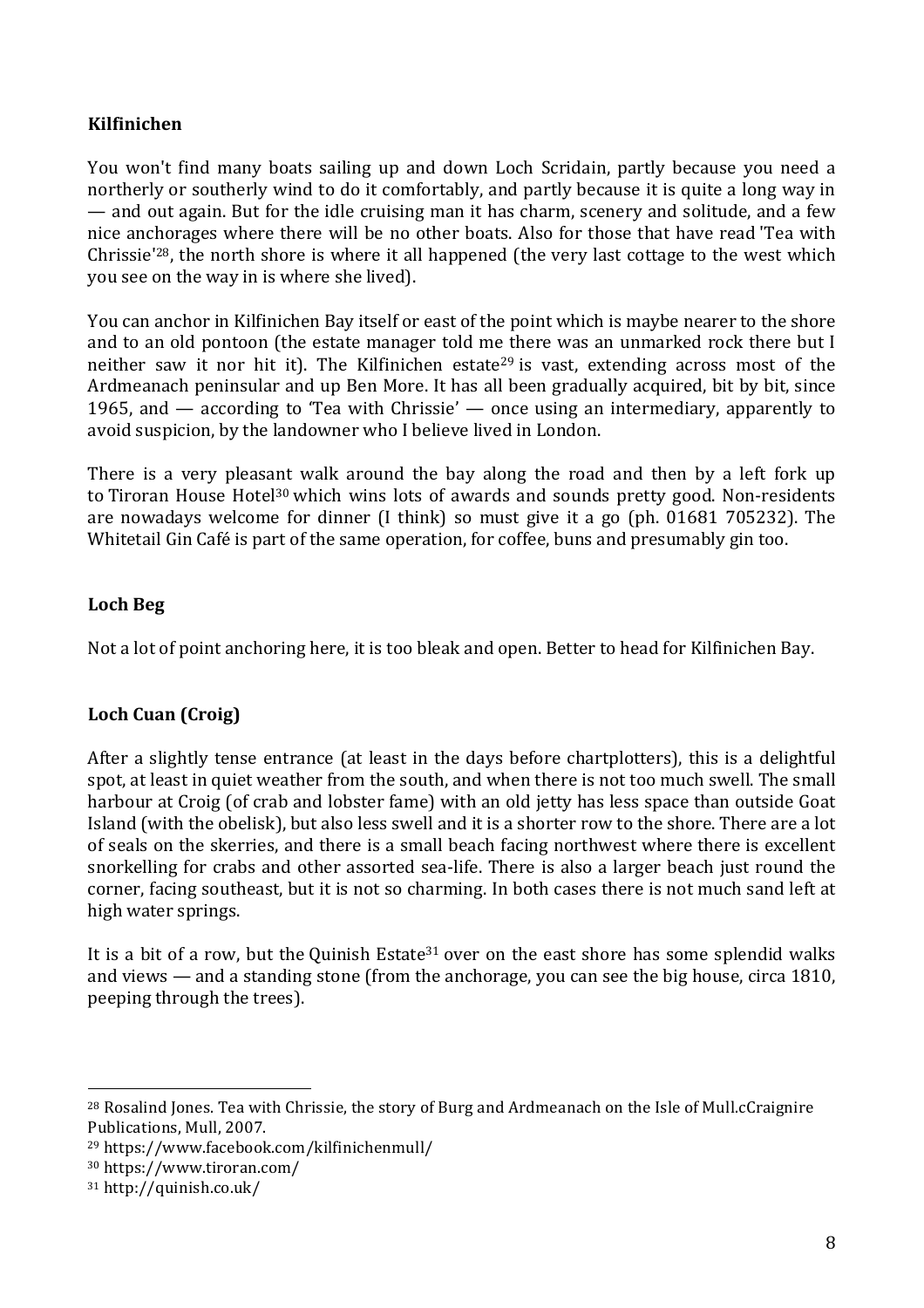It is also a bit of a walk, maybe a mile, from Croig to Am Birlinn<sup>32</sup> at Penmore Mill, a highly regarded — and ecologically respectable — fish restaurant (ph 01688 400619). They might give you a lift if you call them. I have not been there but they win prizes.

You can also take the tender up to the village of Dervaig<sup>33</sup> but I am not sure it is really worth the effort — you certainly need an outboard rather than oars. It is quite a pretty place, being a 'planned' village, the old part of which was planned and built in the early 1800s. The Bellachroy Hotel<sup>34</sup> is apparently the oldest inn on the island, dating from 1608 it is said. It has a bar with food, a gastropub indeed (ph 01688 400314). There is quite a nice church<sup>35</sup> with a conically-capped round tower just like the church on Canna (no surprise once you know the same architect was responsible for both — Peter MacGregor Chalmers). It was built in 1904 and after a fairly recent restoration is looking very good, inside and out, and the stained glass is notable. But I am not sure about the tower which is too in-your-face-white for my taste. Of course the round tower brings to mind the Irish Romanesque towers, as it is meant to, but it seems a bit out of place in Scotland.

# **Loch na Keal**

Like Loch Scridain, you need a wind blowing across this loch to sail comfortably up and down it enjoying the views, particularly the close-up of Ben More. There must be lots of places to anchor, some are in the Sailing Directions, but I have not tried many of them beyond Ulva Ferry

# **Loch Mingary**

Slightly tricky entrance to this one, and not good if there is any swell or the wind is in the north. But it is the only anchorage convenient for a visit to Glengorm Castle<sup>36</sup>. If you can be bothered, and you should, there is a really nice 45-minute walk up to the castle. Land on the northeast shore and walk northeast for a few minutes until you hit the head of Laorin Bay with its small stone pier. A Land Rover track heads from here up the hill. It will take you all the way to the castle via on, the left, three standing stones which generations of landowners have kindly left alone for us to admire and ponder their purpose (two have been re-erected apparently). And if you want another little detour, have a wander up to An Sean Dun<sup>37</sup> which is on the hill just south of the wood through which the track goes, and for a dun there is quite a bit of it left. There is also a bathing pool which is sluiced and filled by the sea. It is just southwest of the Iron Age fort  $-$  Dùn Ara<sup>38</sup>. Maybe get to it along the coast from Laorin Bay, as well as more obviously from the castle.

The castle is a marvellous Victorian pile, high up overlooking the northwest entrance to the Sound of Mull, clearly visible from the sea as a kind of exotic fairy tale sort of a place. But close

<sup>32</sup> https://ambirlinn.com/

<sup>33</sup> https://www.isle-of-mull.net/locations/dervaig/

<sup>34</sup> https://www.thebellachroy.co.uk/

<sup>35</sup> http://www.mull-historical-society.co.uk/churches/churches-2/kilmore/

<sup>36</sup> https://en.wikipedia.org/wiki/Glengorm\_Castle

<sup>37</sup> https://canmore.org.uk/site/22079/an-sean-dun-mull

<sup>38</sup> https://canmore.org.uk/site/22069/mull-dun-ara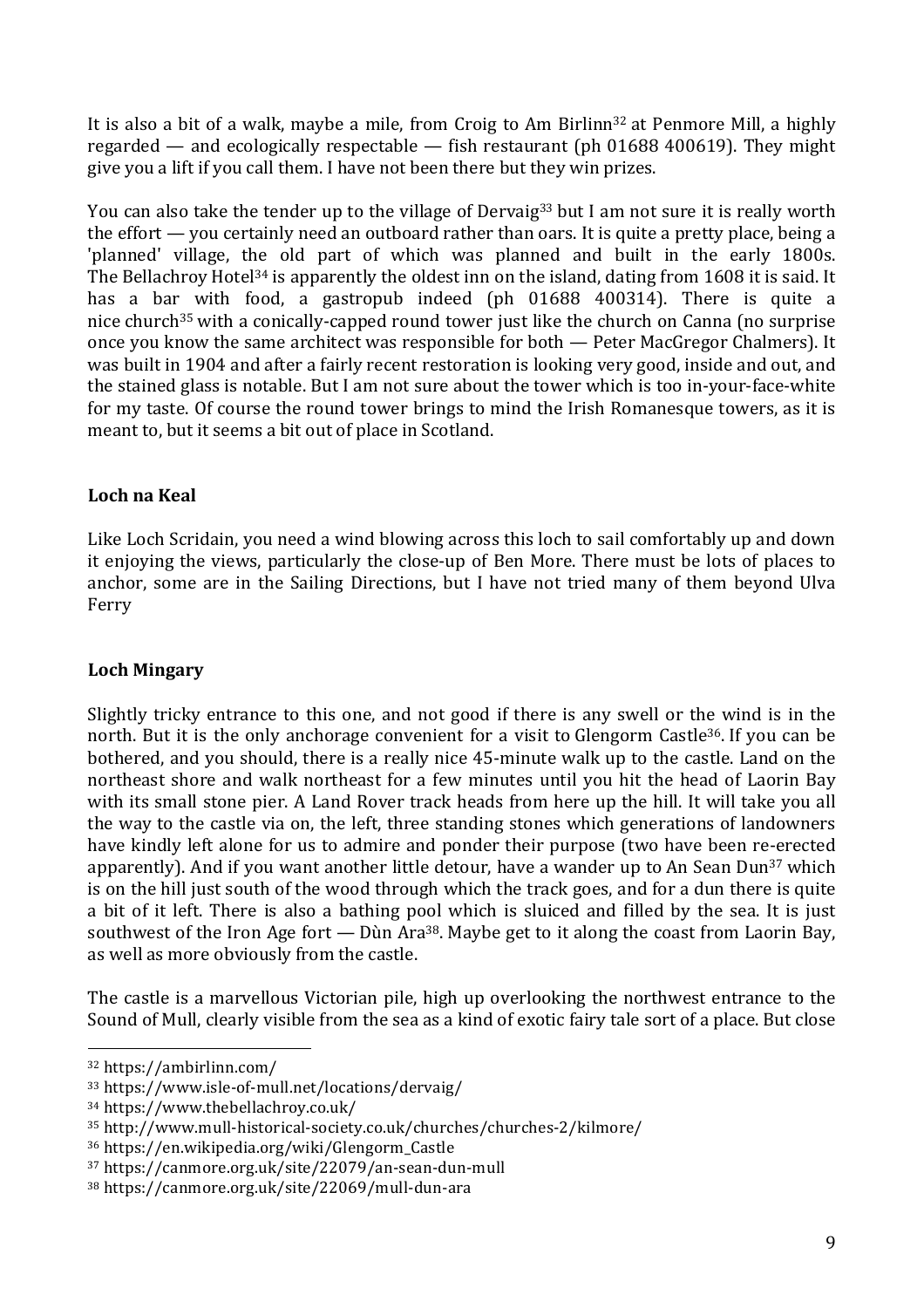up it is rather dull and stark, at least for my taste. However, the views from the rooms overlooking the Sound must be fantastic, and it does have a fabulous and huge walled market garden, supplemented with lots of polytunnels — wonderful.

The house and the estate have been owned by the Nelson family for over 50 years. They successfully run it as a farm, farm shop (local venison, Mull cheddar, Tobermory trout etc), an excellent café for lunch and tea, an art gallery, self catering, B&B, and a wedding venue. Rather impressive. And, better still, in 2018 they started planting 70 000 native trees. The whole place has a really good feel to it, I imagine because the owners actually live on the estate all the year round. So if you want to get married there, or maybe stay in one of their upmarket rooms, have a look at their really excellent website<sup>39</sup> and click on.

#### **Lunga**

The Treshnish Islands<sup>40</sup> belong to the Hebridean Trust<sup>41</sup>, and are a Site of Special Scientific Interest (SSSI). These days there is certainly a lot of interest — from tourist boats coming and going to Lunga, which is the most accessible of the islands. Ideally anchor overnight when you should have the place mostly to yourself. The anchorage is not as exposed as it looks, and is fine even if a gale is blowing, provided it comes from the west. If you are bothered, escape across to Gometra. McLintock got it right in 1938: 'O*ur anchorage was a most intriguing place, surrounded on all sides by islands and barren rocks". 42*

The Harp rock, only 15-20 minutes walk away, is by far the best seabird-nesting cliff for viewing in the whole area, it is spectacular. Hang on to any small children, the path is narrow in places. Take binoculars to look at the thousands of guillemots, razorbills and kittiwakes that nest there, plus some fulmars too. And a camera. Lie on the cliffs and look down at the auks swimming under the clear water. And on the way you cannot miss the incredibly tame puffins nesting on the edge of the cliffs, and the shags snapping at you from their nests beside the path. More difficult to track down are the storm petrels which fly in after dark to their nests amongst the stones on the beach. I believe that Manx shearwaters also nest hereabouts, again only coming in at night.

Of course, in the spring the whole place is ablaze with wild flowers — bluebells, primroses, sea campion and flag irises all at the same time in late May. In the autumn, from about mid September, the seabirds have mostly long gone but your visit will be rewarded by the sight of baby Atlantic seals along the boulder beach by the anchorage, their parents swimming just offshore (or guarding their young, so don't get between them).

 <sup>39</sup> http://glengormcastle.co.uk/

<sup>40</sup> https://www.southernhebrides.com/treshnish-isles-puffin-territory/

<sup>41</sup> http://www.hebrideantrust.org/

<sup>42</sup> 'West Coast Cruising'. John McLintock, Blackie and Son, Glasgow, 1938. A between-the-wars account of not so much the cruises in chronological order, but of the author's experiences on the west coast. There is too much history, fairy tales and misty Celtic legends for my taste, all dressed up in purple prose. Nonetheless, it gives a good idea of what the anchorages were like, along with some pilotage information. Curiously we are told nothing about what sort of boat he sailed, or about the people he met along the way, or about himself.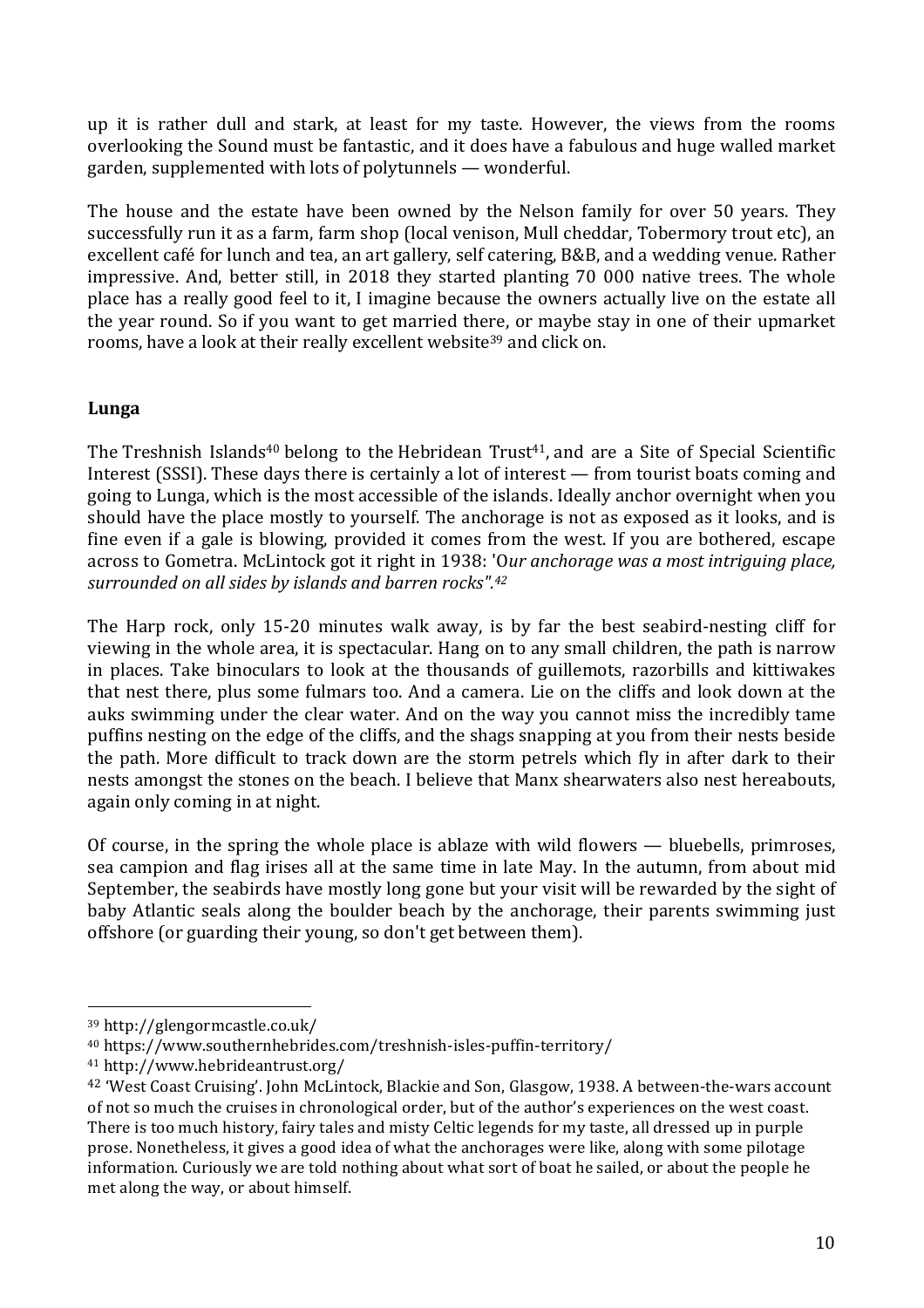It is difficult to imagine, but 20 people apparently lived on Lunga 200 years ago, the last one left in the mid-19th century. And there, just above the cliff with all the puffins, are the remains of seven roofless black houses, some probably full height. They are easy to miss if, like me, you have been obsessed with looking at all the puffins on every visit. But where is the well that must have been here to supply the islanders with water?

Lunga was made famous by the ecologist Frank Fraser Darling43 (1903-1979) in his book 'Island Years' (1940). He camped here with his wife and young child for several months.

#### **Martyrs' Bay, Iona**

The pressure on Iona of national and international tourism is more extreme than anywhere else on the West Coast. Clearly the tourist office knows its business. Where else on the West Coast do the tourists feed and then overfeed the seagulls? Where else would an American tourist ask my very English friend from Dorset to pose for a photo as 'one of the locals around here'? And where else is there a vegetarian dinner, bed and breakfast (no bacon and black pudding for sure)? — many more places than when I was first on the island. Mind you in winter everywhere shuts up, including both hotels, and the place is weirdly deserted, even though nearly 200 people live on the island.

But despite the extreme pressures of tourism, Iona<sup>44</sup> radiates peace and charm, perhaps because of the remarkably temperate climate; or the fertile land; or the centuries of Christianity of which there is a lot around after being introduced here from Ireland by St Columba in the 6th century (Kings from three countries are buried here — Scotland, Ireland and Norway). Certainly the wonderful quality of the light attracts artists, and the views across to the formidable backdrop of Mull constantly amaze. *"Perhaps in the revolutions of the world, Iona may be sometime again the instructress of the Western Regions"* speculated Samuel Johnson in 1773 when he surveyed the ecclesiastical ruins and poverty that was then Iona. maybe it has, at least partially.45

Although the anchorage is slightly dodgy and exposed, with a tedious swell and tide, it would be a shame not to stop, for a few hours anyway. Of course it is frustrating not to be able to spend longer here. But you can always anchor in the Bull Hole, walk to Fionnphort — or even anchor there, although it is tricky with the ferry and various cables — and then take the ferry to Iona. Or in quiet conditions, anchor a bit up the coast at Port na Fraing.

In high summer, it is perhaps best to go ashore later in the day when most of the tourists have departed by ferry back to Mull, but not too late or everywhere will have closed. Take a look at the Abbey46 in peace and quiet. Originally a Benedictine monastery, it was destroyed during the 16th century Reformation and lay more-or-less derelict until the mid-20th century when George MacLeod founded the Iona Community<sup>47</sup> which remarkably brought together ministers and craftsmen to restore the Abbey to what you see now. Maybe it is a bit too tidy and thus sterile, but it is still an astounding achievement. It is fascinating to compare the

<sup>43</sup> https://en.wikipedia.org/wiki/Frank\_Fraser\_Darling

<sup>44</sup> https://www.isle-of-iona.net/

<sup>45</sup> Johnson ibid.

<sup>46</sup> https://www.historicenvironment.scot/visit-a-place/places/iona-abbey-and-nunnery/history/

<sup>47</sup> https://iona.org.uk/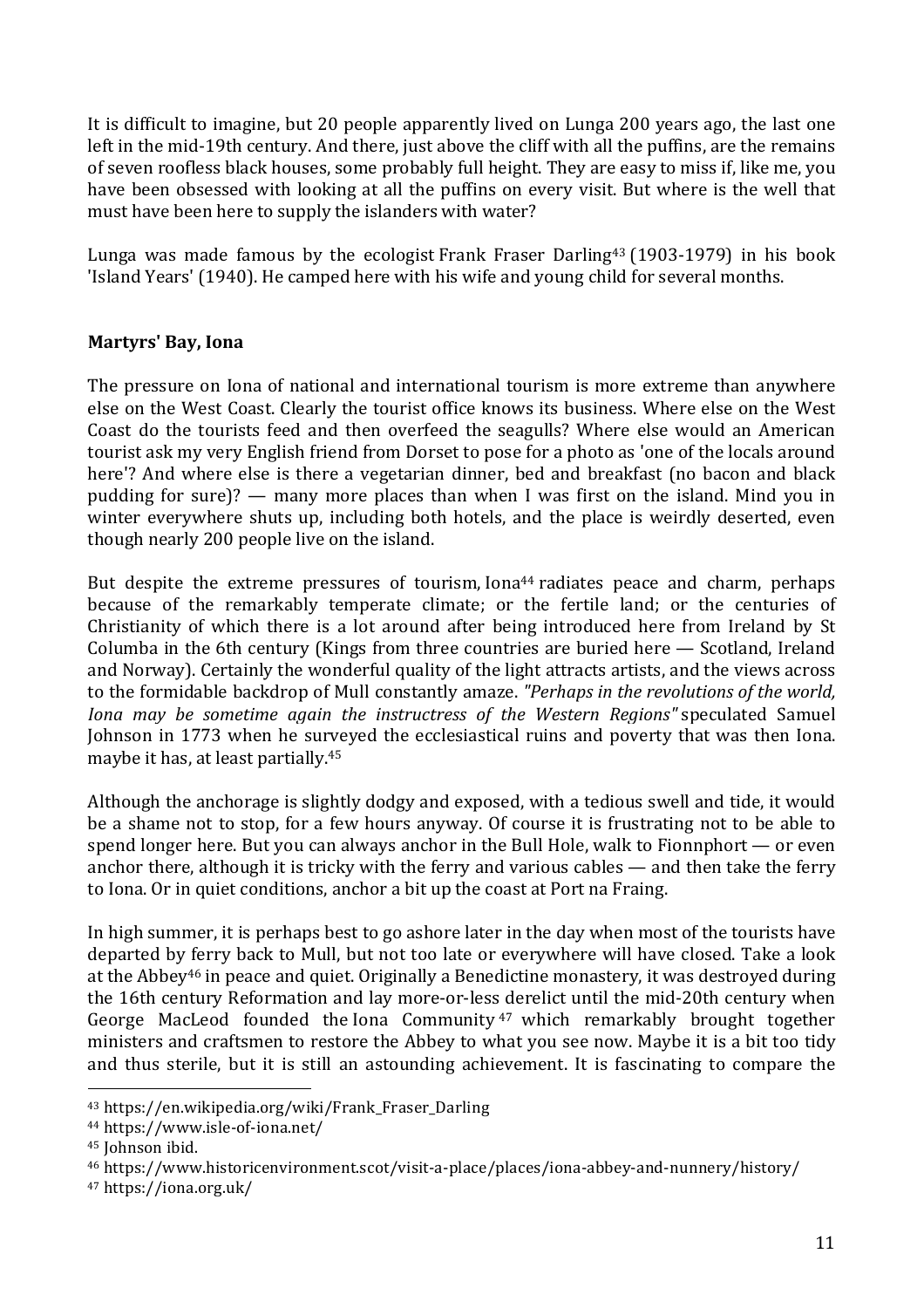interior stonework — some new, other bits old and weathered from being so long in the open air. Lots of work for stonemasons here. 'Pevsner' as ever hits the nail on the head *'This is no ruin merely arrested in its decay to charm or intrigue the tourist but a working church restored to worship and religious study, brought back to the island, however improbable it may seem, by 20th century faith'48*. The adjoining museum, opened in 2011, and is very well laid out. Lots of high crosses and graveslabs. The 12th century St Oran's chapel in the Abbey grounds is a favourite of mine — very small, very quiet, very simple.

These days everything is looked after by Historic Environment Scotland but the Iona Community remains very active — a 'dispersed Christian ecumenical community working for peace and social justice, rebuilding of community and the renewal of worship'. Their welcome centre, gift and bookshop across the road from the Abbey has the biggest collection of religious books I have ever seen.

On the way to the Abbey, walk through the ruined Augustinian 12th century nunnery<sup>49</sup>, again abandoned after the Reformation. Carefully tended flowers grow on the old walls and in a wild garden. But it was not quite as neat when Pennant visited in the 18th century: *"The floor is covered some feet thick with cow-dung; this place being at present the common shelter for the* cattle; the islanders are too lazy to remove this fine manure, the collection of a century, to enrish *their grounds"50*. He clearly had a very low opinion of the inhabitants *"the most stupid and the most lazy of all the islanders"*!

There is something very mystical about all this early Christianity. As a baptised and confirmed member of the Church of England, but no longer a believer if ever I was, it is impossible not to be affected by the place. Certainly years ago one of our crew was — she bunked off and took the bus home to London!

The Iona Heritage Centre<sup>51</sup> is a small and informative museum, with a lovely hidden-away café and shady garden (not open evenings). It is in the old manse, another Telford, as is the adjacent 1828 parish church although it has been switched around inside so the original pulpit which was on the south wall has gone, and there is more of a lectern instead — rather dull

There are a number of food and crafty shops<sup>52</sup> to wander around in the only village, and you can of course stock up on bread and milk. There are a couple of Hotels which I have not properly explored. New owners took on the Argyll Hotel<sup>53</sup> in 2012 (ph 01681 700 334). It has an excellent position and is more scenic outside than inside. The narrow road in front of the

<sup>48</sup> 'Pevsner' is my generic term for all those wonderfully detailed books about the buildings of England, Scotland, Ireland and Wales which were started by Nikolaus Pevsner, the architectural historian, and written between 1951 and 1974. The two volumes you need are Argyll and Bute by Frank Arneil Walker, Penguin Books 1992, and Highlands and Islands by John Gifford, Yale University press, 2003. <sup>49</sup> https://www.historicenvironment.scot/visit-a-place/places/iona-abbey-and-nunnery/history/

<sup>50</sup> Thomas Pennant's A Tour in Scotland and Voyage to the Hebrides 1772, Birlinn, Edinburgh 1998, is a surprisingly easy read, far from pompous, and less dated than one might have imagined. He had a real interest in everything he saw from what people farmed and ate, to a bit of history, to the flora and fauna, and more.

<sup>51</sup> http://www.ionaheritage.co.uk/history/index.html

<sup>52</sup> https://www.isle-of-iona.net/shops/

<sup>53</sup> https://www.argyllhoteliona.co.uk/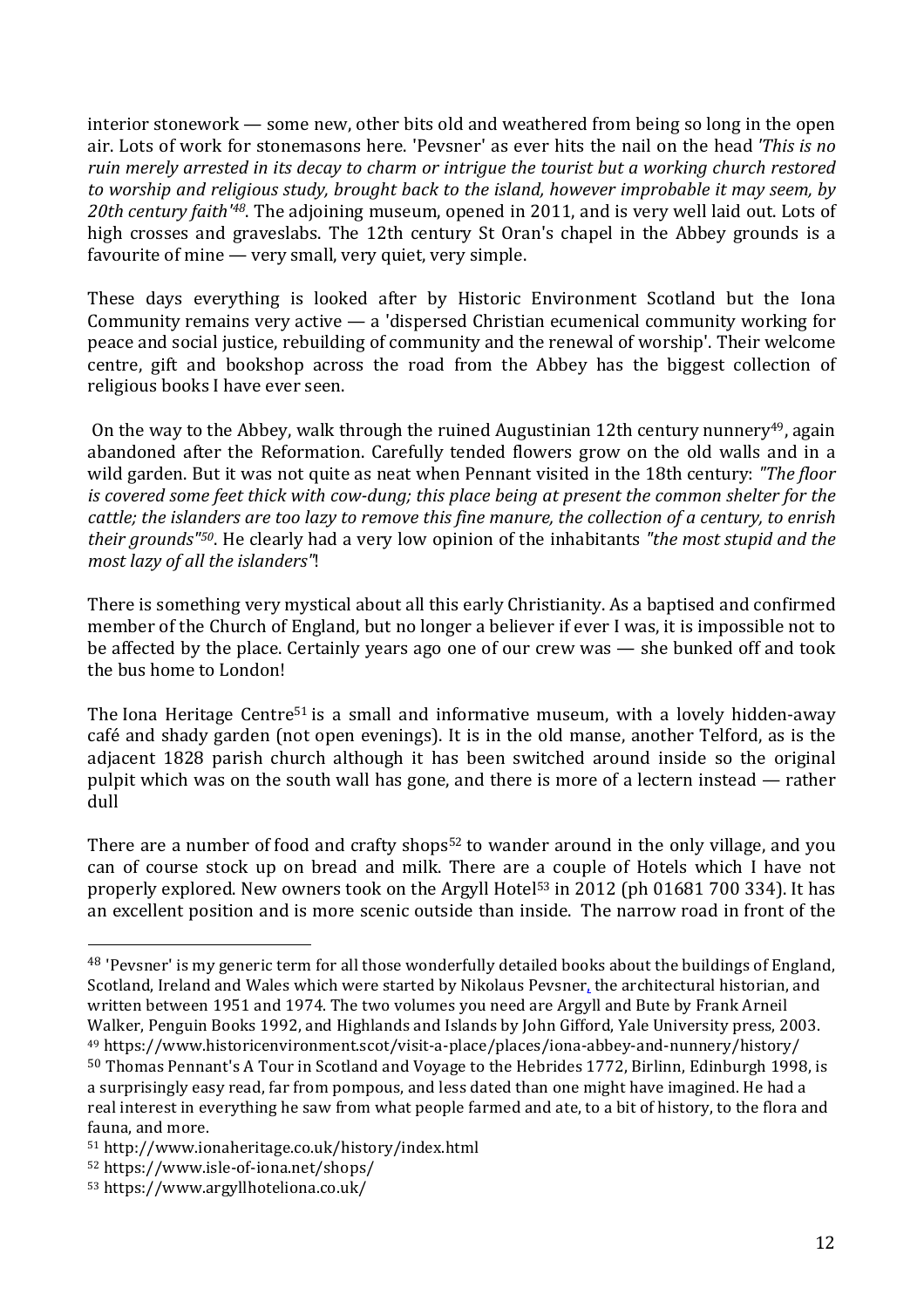hotel is particularly charming, and note the Post Office. The St Columba Hotel<sup>54</sup> (ph 01681 700304) on the way to the Abbey seems a rather grander place where it is nice to eat on the lawn in the sunshine.

For young children, Martyrs' beach, right by the anchorage, is a tiny paradise of fine sand and turquoise sea, and at the right time of the year there are corncrakes calling. For the energetic, bikes are for hire to explore the island. But watch out, this is the one place I have got an anchor so stuck that it bent in my efforts to release it.

And if you must, there is — amazingly — an 18-hole golf course<sup>55</sup>, so informal it is free. It is in a fabulous setting on the bright green machair less than a mile from the pier. No club house, no toilets, but plenty of sheep and cows, and a bull. I could even be tempted to take up golf if I lived here. There is a good walk across the course to St Columba's beach at the south end of the island, about an hour from the anchorage. Great views out towards Jura, and an excellent variety of smooth sea-worn stones on the vast stony beach — granite, marble, limestone and so on. The great man himself came ashore here in his coracle in 563. On the way, just past the lochan above the golf course, turn uphill southeast and then down to the rocky shore where you will find the very obvious remains of an abandoned — in 1919 — marble quarry (grid reference 268218).

What Frank Cowper wrote over 100 years ago is still very true: *"For anyone who thinks at all it is impossible to approach this low, rugged, treeless island without at least some sense of wonder; some questionings as to the working of mind over matter".* <sup>56</sup> So do go and wonder.

# **Port na Fraing**

Port na Fraing is just north of a slipway, and you can also anchor a bit further north still off Tràigh Bàn nam Manach — the white strand of the monks — a spectacular beach. Wonderful jagged rocks by the shore, smoothly polished granite pebbles as big as cricket balls, fabulous white sand, startling green machair, and a backdrop of the cliffs and mountains of Mull. No wonder the Scottish colourists<sup>57</sup> came to paint here, as indeed artists still do. This is just the place for a hot and peaceful afternoon, not for getting the shopping because it takes half-anhour to walk in to the village. But, without heavy bags, not to far to visit the Abbey.

<sup>54</sup> https://www.stcolumba-hotel.co.uk/

<sup>55</sup> https://scottishgolfcourses-allofthem.blogspot.com/2011/08/iona-golf-course-12-august-2011.html

<sup>&</sup>lt;sup>56</sup> Frank Cowper, Sailing Tours: the vachtsman's guide to the cruising waters of the English and adjacent coasts. Part V. The west coasts of Scotland, the Orkneys and the west coast of the North Sea. Upcott Gill, London.1896. There is more here than just sailing directions, but little information about what there was ashore, and he did not much describe many human interactions. But his descriptions of sailing with no engine in strong tidal streams are pretty hair raising, particularly bearing in mind he was often single-handed. A lot of the pilotage information could be used today. His obituarist in Yachting Monthly wrote in 1930: "From his earliest days Mr. Cowper took cruising to heart and probably did more to popularize this particular way of life than any man of his day. It is almost inconceivable to us now the prejudice which then existed in the public mind against the man who did not employ hands aboard his yacht. But it was through this veteran singlehanded sailor's adventures and writings that the public began to recognize small yacht cruising as a sane man's pastime". <sup>57</sup> https://en.wikipedia.org/wiki/Scottish\_Colourists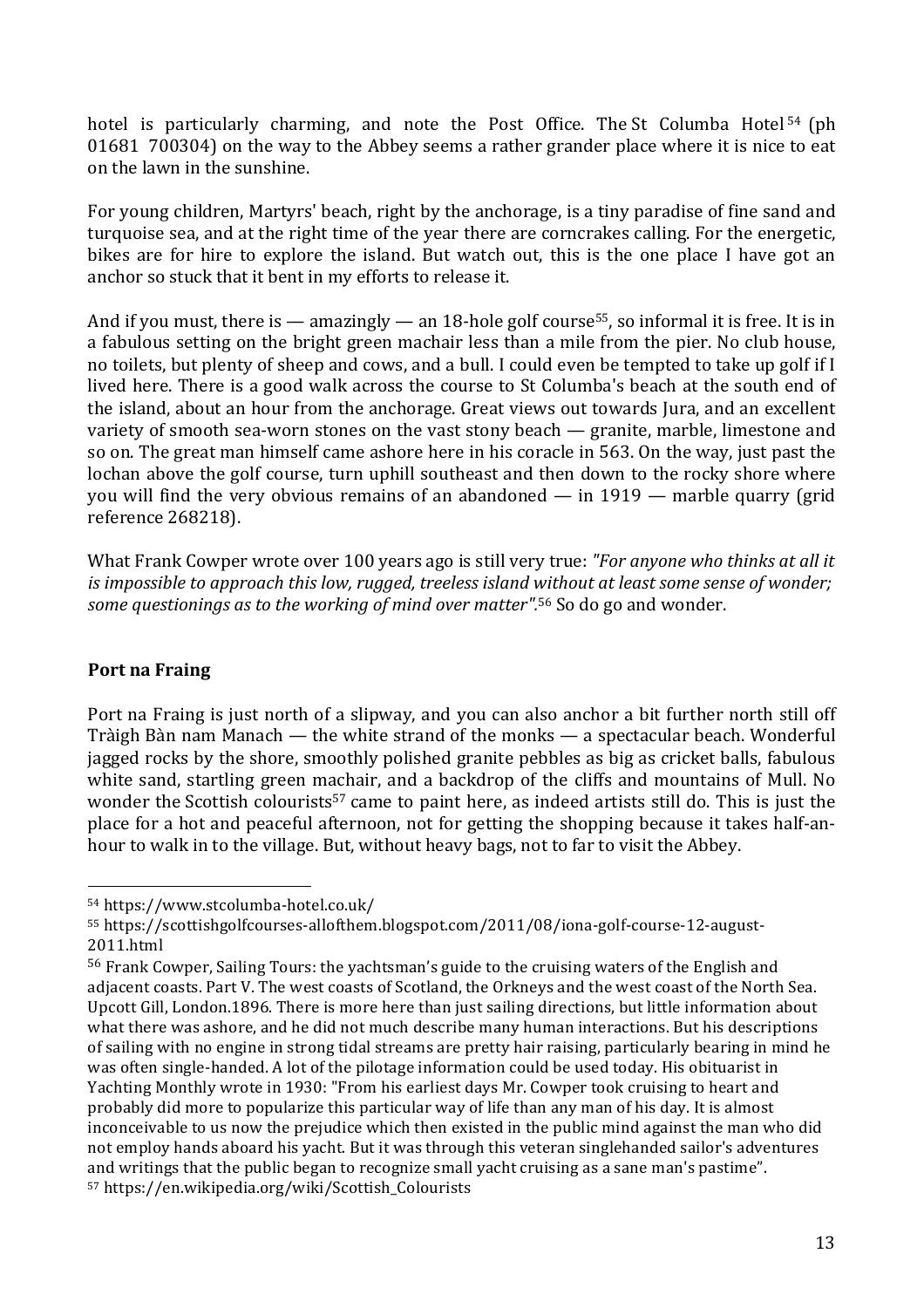#### **Port Rainich**

This appears to be in the middle of nowhere, but once upon a time someone bothered to build the pier which seems to grow out of the rocks, along with a ruined house containing a rusting bedstead, and the store beside it. And someone is clearly still using the facility for fishing. A quiet spot for a pause, with views of the Treshnish Islands.

#### **Scarisdale**

Not a lot to do here, maybe just a stroll in the deciduous woods across the very minor road which runs along the side of the loch — the scenic route between Salen and Bunessan (it is very scenic indeed). And a road which I once ran along in the dark, the only time I attempted the Ben More run in the Scottish Islands Peaks Race<sup>58</sup>, a horrible experience never to be repeated.

#### **Soa Island**

Not really an overnight anchorage but rather good for a lunch stop. At the head of the inlet is a white shell beach which I suspect covers at high tide. Ashore there are loads of wild flowers and nesting birds — fulmars, shags and oystercatchers mostly. If you make the effort to clamber up to the top of the hill above the anchorage there is a fantastic panorama from Iona to Mull to the Torran rocks to Jura to Colonsay to Islay to Tiree, Col and the Treshnish islands.

# **Staffa**

Everyone but everyone must have heard of Staffa,<sup>59</sup> as well as Fingal's Cave (An Uaimh Bhinn, the melodious cave) and Mendelssohn and his Hebridean overture<sup>60</sup> first performed in London in 1832. But not that many people have been there. Jules Verne has. He set the denouement of The Green Ray here, a rather wonderful 19th century novel based on his travels in Scotland (Luath Press, 2009). Even earlier, in 1772 Joseph Banks went quite overboard with admiration, quoted in Pennant's Tour in Scotland: *"Compared to this what are the cathedrals or the palaces built by men? Mere models or playthings, imitations as diminutive as his works will always be when compared to those of nature. Where is now the boast of the architect?"61* And in 1814 Walter Scott also got his oar in too *"stupendous columnar side walls ... the variety of tints ... august billows ... circumstances elsewhere unparalleled"* and so on.62

<sup>58</sup> https://www.scottishislandspeaksrace.com/

<sup>59</sup> https://en.wikipedia.org/wiki/Staffa

<sup>60</sup> https://www.youtube.com/watch?v=zcogD-hHEYs

<sup>&</sup>lt;sup>61</sup> Pennant ibid.

<sup>62</sup> The Voyage of the Pharos. Sir Walter Scott, Scottish Library Association, 1968. An account of his 1814 cruise around Scotland as a guest of the Commissioners of the Northern Lights, on the Lighthouse Yacht, Pharos; rather more readable than his novels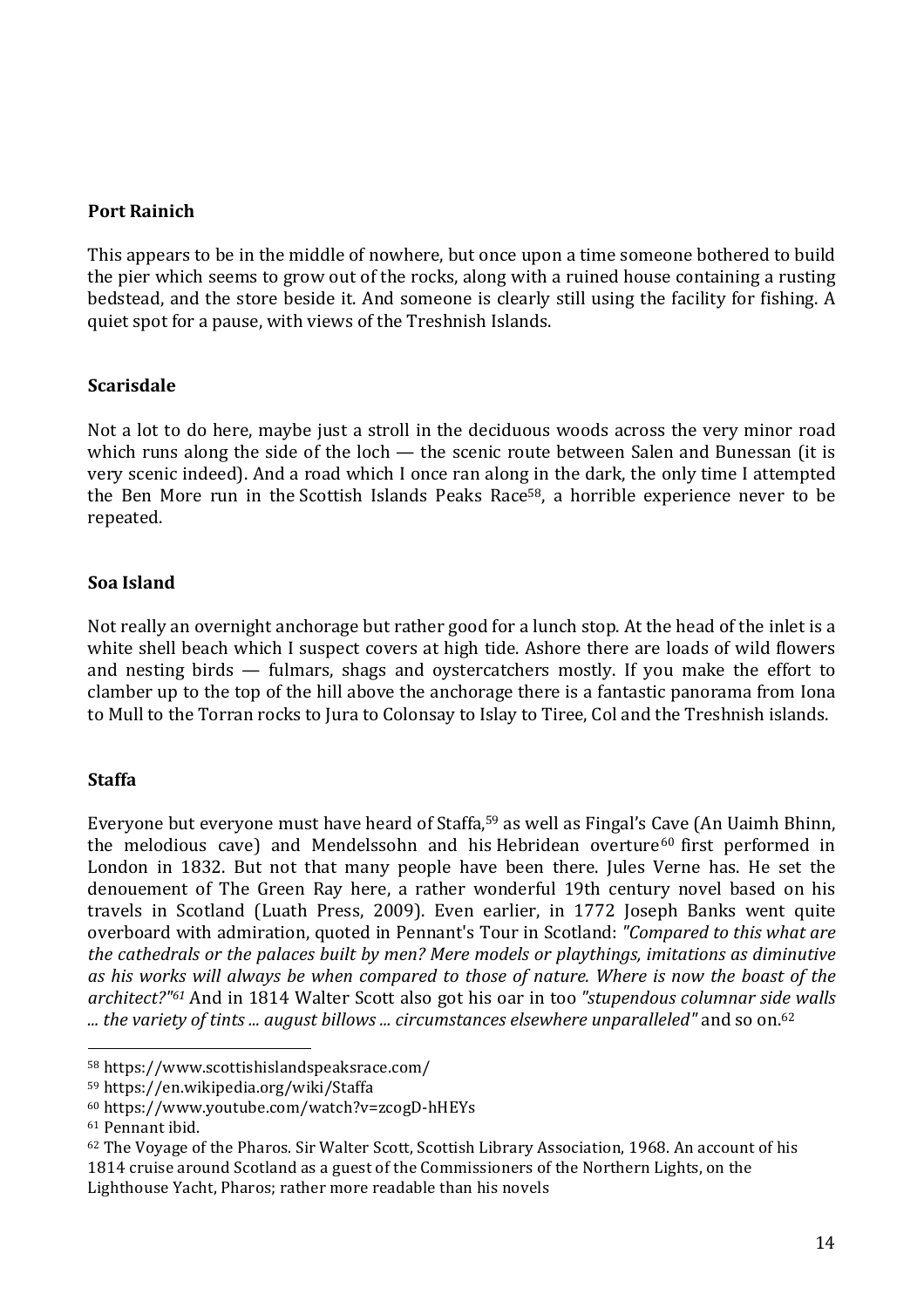The island was gifted to the National Trust for Scotland in 1986 by Eleanor Elliott on whose behalf it had been bought for £150 000 by her husband Jock Elliott, an advertising executive from New York, for her 60th birthday. There's a nice idea for a birthday present — give your wife a Scottish island. As far as we know the island has not been inhabited for years, probably since about the late 18th century.

It is a dodgy spot to anchor, only sensible in quiet conditions, and maybe best to leave someone on board while the rest of the crew land and walk round to look into Fingal's cave, after that you leave (land by the small pier, turn left and follow the stony path for 10 minutes where one time I was there a woman fell and broke her arm, so hold on to the railing). On a really quiet day you can take your dinghy into the cave itself, another great Hebridean experience. The cave is huge, the rock is volcanic basalt and has been formed into amazing more-or-less vertical hexagonal columns. Also do the short walk up to the top of the island where you get a fabulous view, and where there are countless Hebridean wild flowers but, as I said earler, it is unwise to leave your boat for very long at anchor.

Definitely worth a detour, a romantic must. But best done early or late in the day to avoid the many tourist boats that bring people over from Mull and Iona. Not so many in the 19th century: Jules Verne again: *"Except during the visit of tourists which lasts for barely an hour twice a week, we will not be disturbed by anyone"* and *"It is impossible to imagine a more spectacular route to take to this cave, which was in itself worthy of being inhabited by some hero from One Thousand and one Nights". <sup>63</sup>* And from probably the first guide book to the Highlands, written by the intrepid traveller, the Hon Sarah Murray: "*The greatest wonder, I verily believe, existing on the face of the globe; namely, the island of Staffa".* <sup>64</sup>

# **Ulva ferry**

Ulva65 is a pretty island but also in some ways depressing, certainly sad because the physical remnants of the past community of about 600 people are still so very obvious — the decaying and dilapidated church, the overgrown fields, and the ruined cottages buried in the bracken. However, it is a quiet haven, and the coastal scenery is fascinating with a mixture of basalt columns and limestone outcrops.

The island had been privately owned by the Howard family<sup>66</sup> for decades until in 2017 it was put up for sale (offers over £4.25 million), causing considerable uncertainty for the six people who still lived there. Perhaps against the odds, a community buy-out was successful in 2018, most of the money coming from the Scottish Land Fund. Various old properties are being refurbished, new affordable homes have been built, and the population has now risen to 11 or more. Whether the island can become economically viable we can but wait and see, and hope.

<sup>&</sup>lt;sup>63</sup> The Green Ray, Jules Verne, Luath Press 2009. A 19th century romantic novel based on the author's journeys in Scotland, culminating in derring-do on Staffa. Also reads like a travel book, and as such is extremely accurate.

<sup>64</sup> 'A companion and useful Guide to the Beauties of Scotland, and the Hebrides' first published in 1803 was probably the first travel guide to Scotland, written by a quite posh but very adventurous English lady, the Hon Sarah Murray. Characteristic of her period, she rather overused the word 'sublime'. <sup>65</sup> https://www.ulva.scot/

<sup>66</sup> http://www.isleofulva.com/